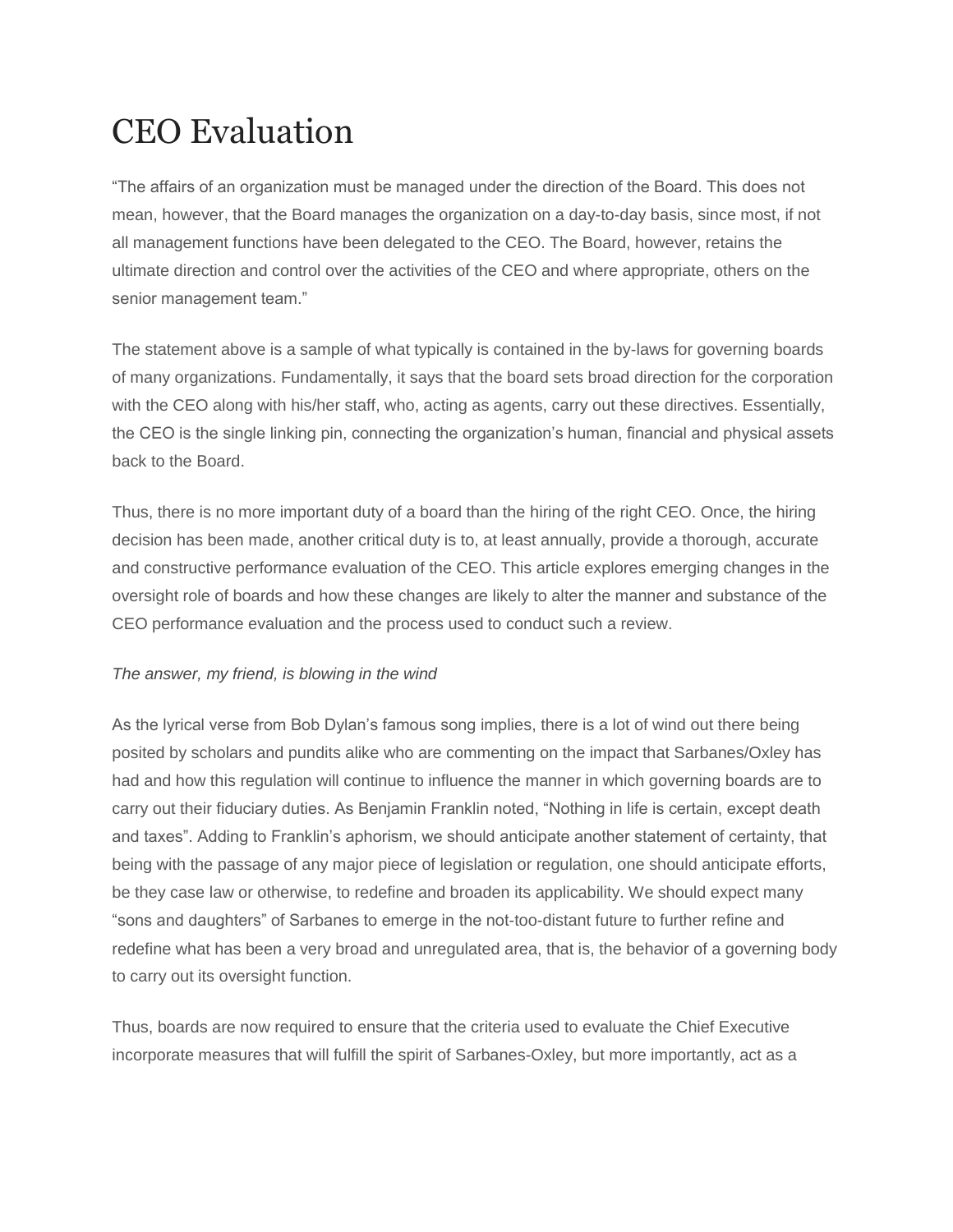meaningful resource for the CEO and the senior team in better understanding board governance prerogatives.

What should the CEO and the Board each receive from its annual review, and how will changes in governance influence this relationship? Essentially, the new law seeks to bring about two principle changes to the board: 1) greater independence and 2) stronger influence over corporate affairs. It is in managing this new dynamic that should be the locus of Board and CEO interaction.The foundation of this relationship should be based on several key questions a Board should continually ask itself: Did we make the right hiring decision? If we did, how can we best communicate this to ensure continued success? If we are wavering off course, what steps and controls do we want to build that can redirect us back on tract? Have we provided clarity to know if a "make or break" decision needs to be made? If we didn't make a good decision, how can we avoid making a mistake next time?

Similarly, the CEO and the senior team will need to know the extent to which the board has confidence in both the CEO and his/her key staff. If not, how best can the Board provide clear and unambiguous direction to get things back on solid footing.

Now, when we consider the fundamental changes brought about by Sarbanes/Oxley with its emphasis on greater board independence and stronger control over certain areas of the board/management relationship, a new set of criteria emerges that highlight the need to focus on how this interdependent relationship is to be managed.

To facilitate these changes, there are three fundamental things that need to happen well in advance of the review process. These are:

- 1. Gain clarity within the board and communicate to the CEO how the Board views its governance role and its expectant relationships with senior management.
- 2. Be specific as to the role of the board and how management can best support how the board is to carry out its governance mission.
- 3. Define how best to provide feedback to the CEO and senior team to ensure a mutual understanding agreement.

#### Planning for the review:

In conducting this review, care must be taken to ensure that the full scope of the CEO's position's duties and responsibilities are reviewed in the full context of the review period. The evaluation should not be based upon a single problem, mistake or achievement but rather, a broad look at the CEO's contribution to the organization and its outcomes.

### Who Should Be Involved?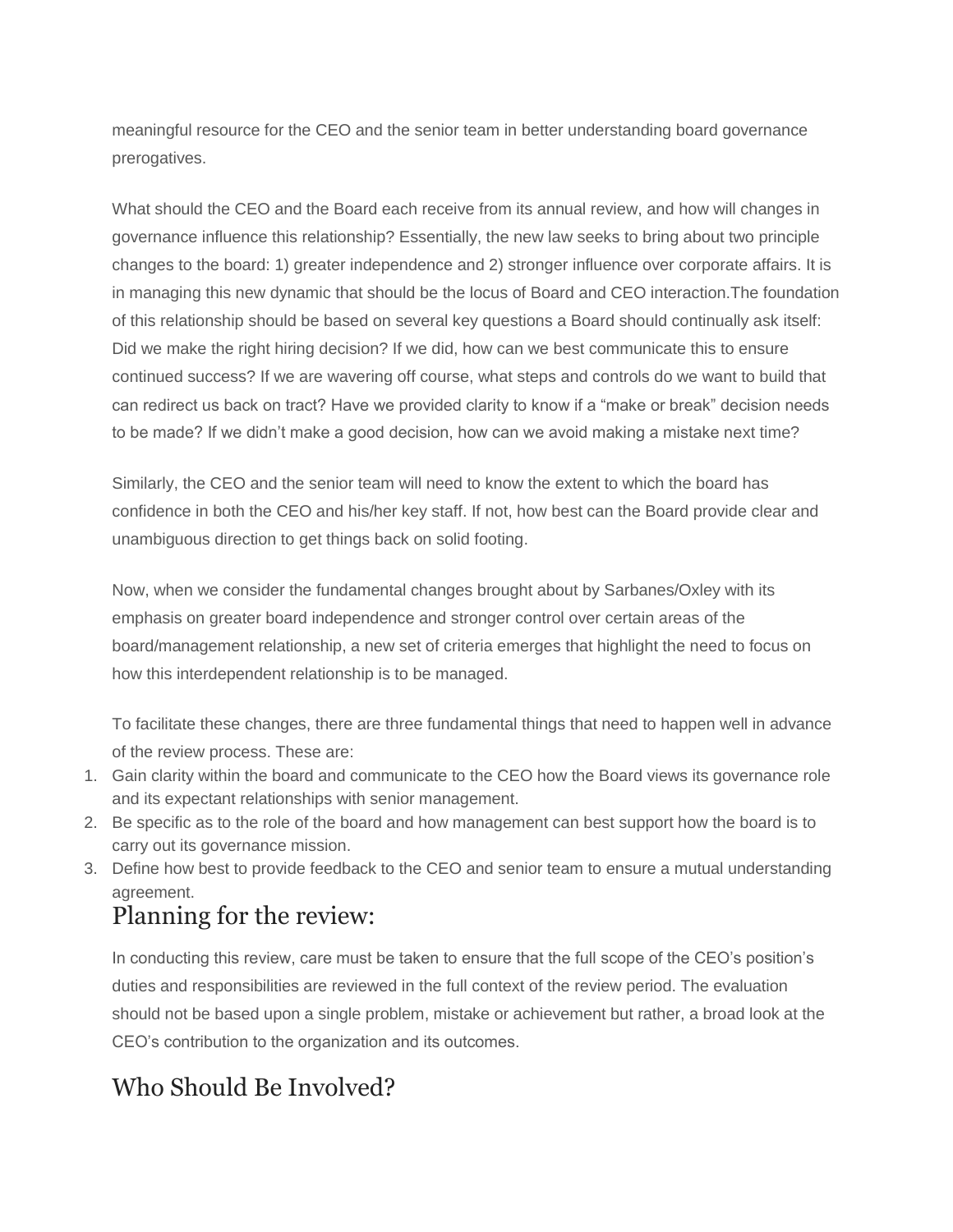The Board Chair oversees the assessment process and directs the gathering of input from other Board members. For staff support, the skills often found in a senior Human Resources executive may serve as an advisor and facilitator to the review process. Some organizations have internal HR talent who can step up to the plate and marshal this process. If the right type of internal talent is not available, the Board may want to contract with an external HR consulting organization with expertise in executive review, assessments and succession planning.

Depending upon the organization, either the Compensation or the Executive Committee usually reviews input from other Board members, monitors other related data and recommends appropriate evaluations to the Board Chair.Steps to Get Organized For The Review

- 1. The Chief Human Resource Officer notifies the Board Chair when it is time to begin planning for the CEO's formal review. It is recommended that a preliminary meeting be held with the Compensation/Executive Committee (hereafter referred to as the "review committee") to outline the performance review process and establish a specific date for the performance review meeting.
- 2. The CEO needs to be told of the scheduled review date as soon as possible. The CEO should prepare several items in advance of the meeting, including:
- An overall "state of the organization" report (in writing);
- Highlights of major accomplishments during the review period;
- Major objectives achieved, or not achieved, and why;
- A presentation of a Management Succession (Continuity) Report (more about this in the following article on "succession planning");
- A self-assessment on "Board Relationship Management "; and,
- Other relevant information.
- 3. The Board should be informed about the performance review process and each member asked to complete a review form that should be designed to give clarity to issues and easy for Board members to fill out.
- 4. All Board members return completed review forms to the Board Chair who reviews them for completeness, the need to clarify comments, etc. (As an option, the Board Chair may also wish to gain input from direct reports to the CEO particularly as it relates to organization culture and management practices. A third party HR consultant is often best to gather this information to encourage candid responses and anonymity.)

## Conducting The Review With The Review Committee

The role of the review committee is to provide an in-depth and broad-based discussion of performance. It is not necessary to resolve specific numerical ratings at this meeting, if they are used. The Board Chair will use this input for arriving at a final assessment of performance. With this in mind, the following steps are suggested:

1. The review committee meets with the CEO to conduct the review. The recommended process for the day of the meeting is: